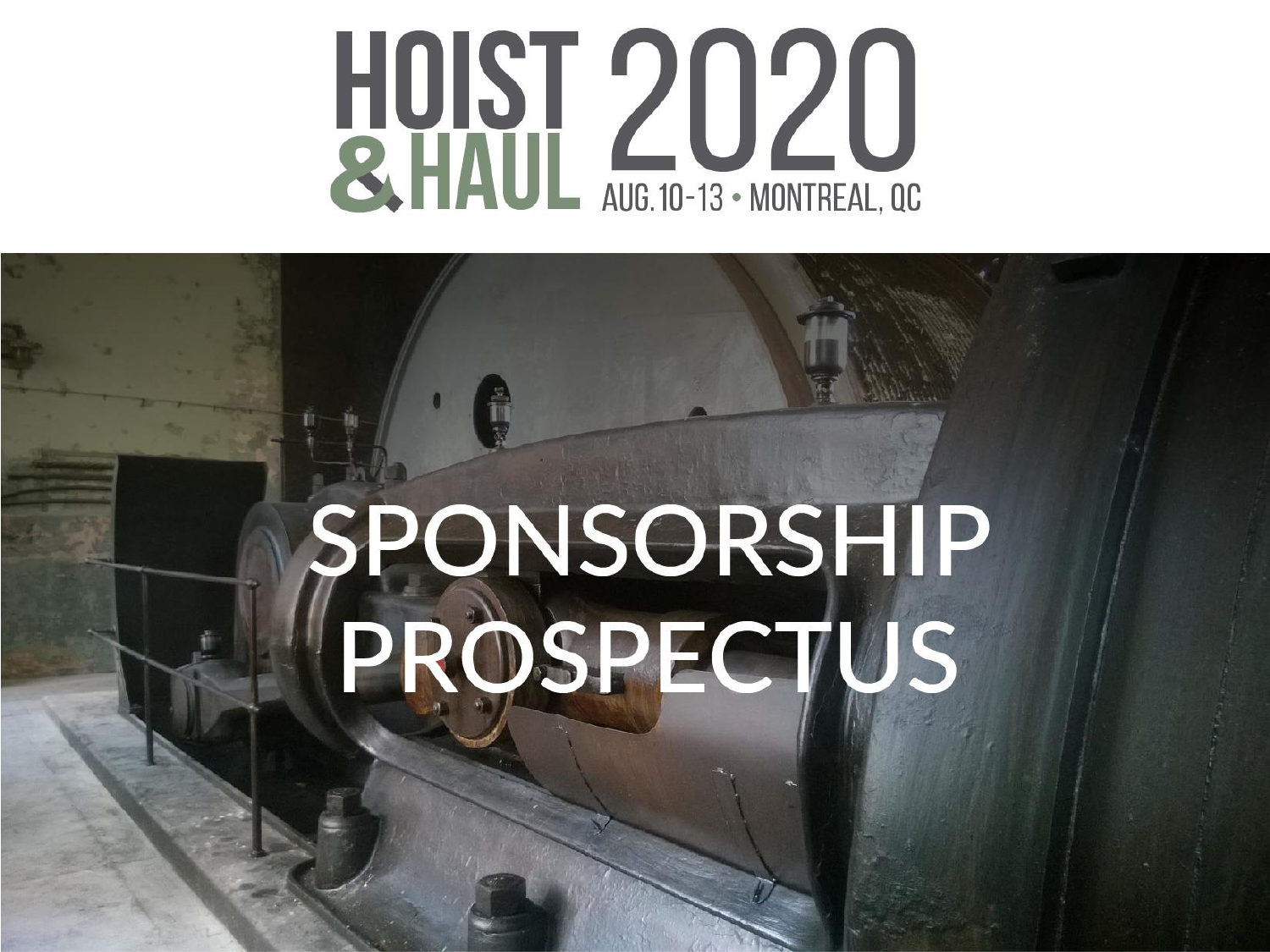### Sponsorship at-a-glance

Sponsorship of this conference is an essential part of the funding, making it possible for the International Conference committee on Hoisting and Haulage (H&H 2020) to set registration at affordable rates, and make knowledge and networking in the industry more accessible.

In addition to providing hoist and haul specialists with significant access to participate, being a sponsor provides you with various strategic elements of visibility prior, during and after the event – which positions your organization in theirs and the entire community's eyes.

H&H 2020 offers two types of sponsorship opportunities: **PREMIUM** and **A-LA-CARTE.**

A **PREMIUM** category option provides a conference partner with a status associated with a level – from Platinum to Friend. Premium Sponsors wishing to also secure À-la-Carte items will receive a 20% discount on their lower priced option.

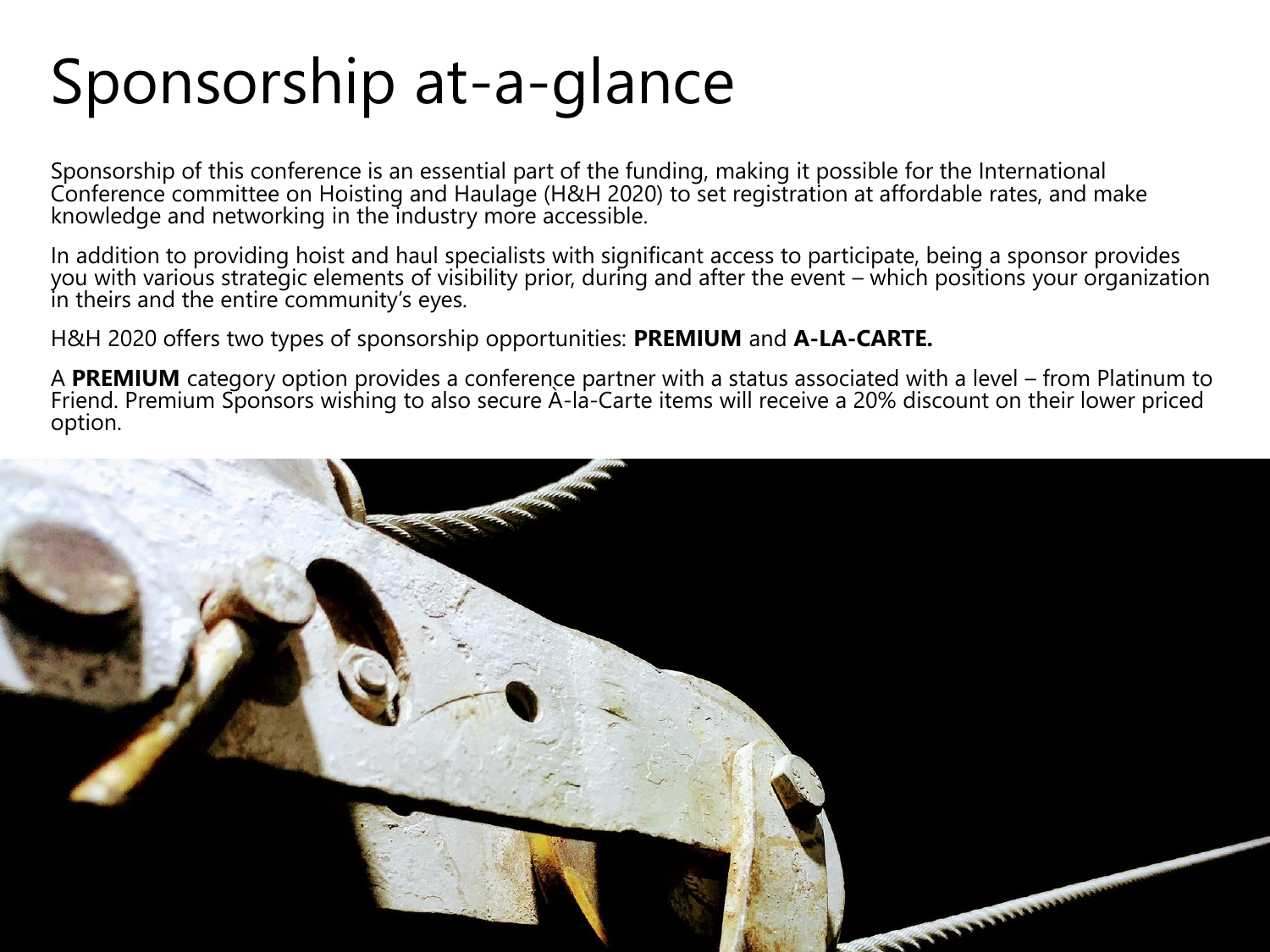#### Premium Sponsorship Levels

| PREMIUM RECOGNITION BENEFITS                             | <b>PLATINUM</b> | <b>DIAMOND</b> | <b>GOLD</b>  | <b>SILVER</b> | <b>BRONZE</b> | <b>FRIEND</b> |
|----------------------------------------------------------|-----------------|----------------|--------------|---------------|---------------|---------------|
| Recognition benefits per level                           | \$20,000        | \$15,000       | \$10,000     | \$5,000       | \$2,500       | \$1,500       |
| <b>PRE-CONFERENCE</b>                                    |                 |                |              |               |               |               |
| Logo on the H&H 2020 website and hyperlinked to yours    | $\checkmark$    | $\checkmark$   | $\checkmark$ | $\checkmark$  | $\checkmark$  | $\checkmark$  |
| Logo in the pre-conference program in CIM Magazine       | $\checkmark$    | $\checkmark$   | $\checkmark$ | $\checkmark$  | $\checkmark$  | $\checkmark$  |
| Recognition in notifications and e-blasts                | $\checkmark$    | $\checkmark$   | $\checkmark$ | $\checkmark$  | $\checkmark$  | $\checkmark$  |
| Recognition on CIM social media channels                 | $\checkmark$    | $\checkmark$   | $\checkmark$ | $\checkmark$  |               |               |
| <b>AT THE CONFERENCE</b>                                 |                 |                |              |               |               |               |
| Logo on Sponsorship Banners - sized to sponsorship level | $\checkmark$    | $\checkmark$   | $\checkmark$ | $\checkmark$  | $\checkmark$  |               |
| Logo in the Conference Program                           | $\checkmark$    | $\checkmark$   | $\checkmark$ | $\checkmark$  | $\checkmark$  | $\checkmark$  |
| Full page in printed program                             | $\checkmark$    |                |              |               |               |               |
| Half page in printed program                             |                 | $\checkmark$   | $\checkmark$ |               |               |               |
| Acknowledgement at key social events                     | $\checkmark$    | $\checkmark$   | $\checkmark$ |               |               |               |
| H&H 2020 conference registrations                        | 3               | 2              | $\mathbf{1}$ |               |               |               |

All logos will be sized to sponsorship level and placed in alphabetical order within their respective level.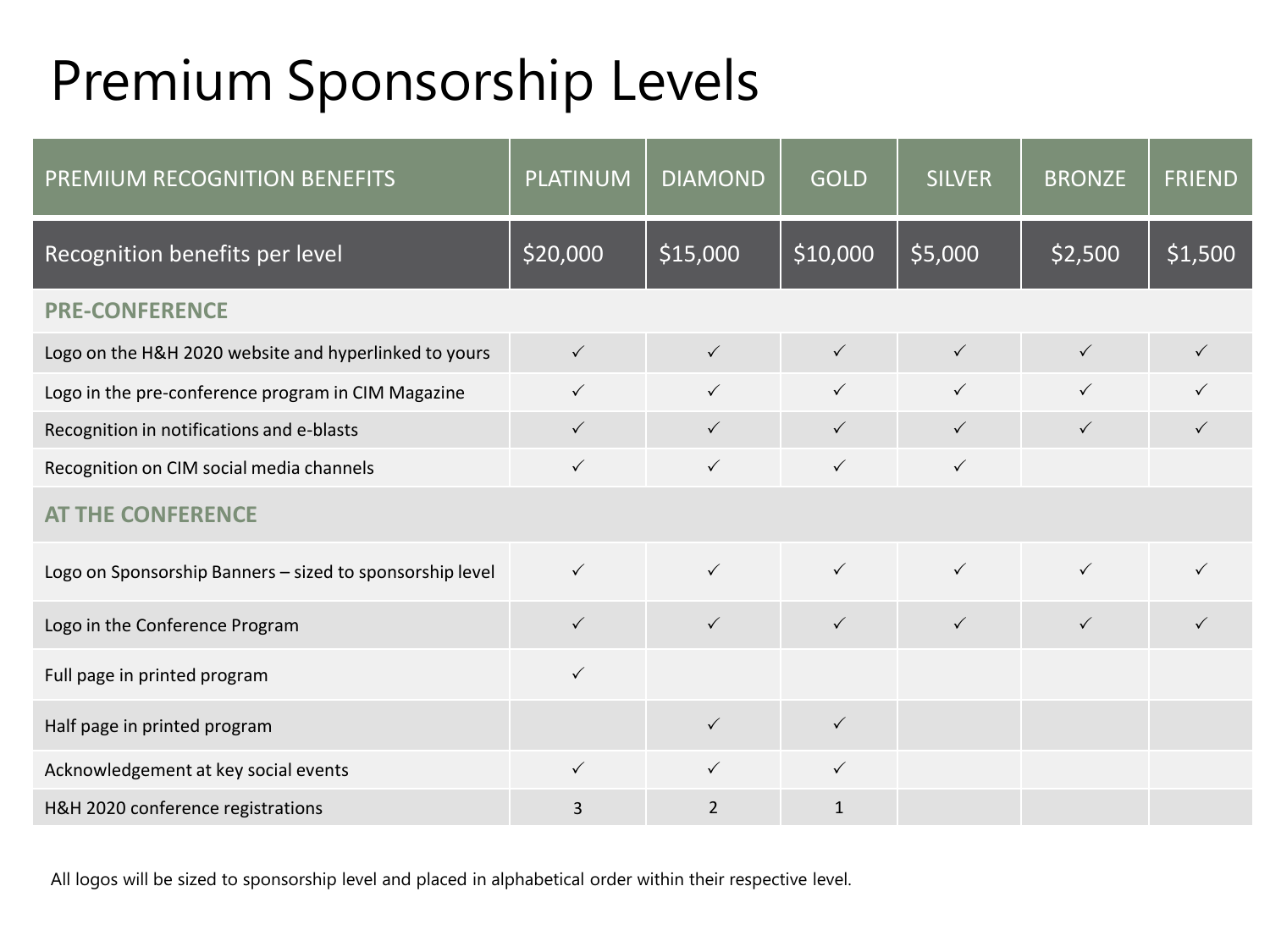#### A-la-Carte Sponsorship Items

**Important**: A-la-carte sponsors will receive visibility on the event web site, in event e-blasts, in the preliminary and printed program as well as on CIM social media channels throughout the year prior to conference. These partners' logos will be sized in our materials to the sponsorship level of their financial contribution and placed in alphabetical order.

| À-LA-CARTE                                                                                                                                    | <b>AVAILABLE</b> | <b>PRICE</b> |
|-----------------------------------------------------------------------------------------------------------------------------------------------|------------------|--------------|
| <b>Coffee stations during technical sessions</b><br>Branded signage at the coffee stations                                                    | 4                | \$1,000      |
| Conference pens<br>Branded pens to be offered to delegates and placed at each setting in room. Custom pens to be provided/paid for by sponsor | 1                | \$1,500      |
| <b>Conference notebooks</b><br>Branded notebooks to be offered to delegates. Custom notepads to be provided/paid for by sponsor               | 1                | \$1,500      |
| <b>Keynote session</b><br>Logo on signage at entrance and on screen during the event. Welcome address by your company                         | $\overline{2}$   | \$4,000      |
| Lanyards<br>Logo on conference lanyards                                                                                                       | $\mathbf{1}$     | \$6,000      |
| <b>Printed program</b><br>Back cover of the digital preliminary program and on-site printed program                                           | 1                | \$6,000      |
| <b>Technical program</b><br>Your logo on signage in front of the room and on large screen inside                                              | $\mathbf{1}$     | \$7,000      |
| Luncheons at the Exhibition<br>Logo on signage at the door and buffet stations. Words of welcome by your company from the exhibit P/A system  | $\overline{2}$   | \$8,000      |
| <b>Opening Reception at the Exhibit</b><br>Logo on signage at the door and buffet/bar stations. Welcome address by your company               | 1                | \$8,000      |
| <b>Proceedings</b><br>Logo on USB keys containiong the conference proceedings and $\frac{1}{2}$ page ad in the conference program             | $\mathbf{1}$     | \$9,000      |
| H&H 2020 Banquet<br>Logo on signage at the door, on the menus and on the large screen inside the room. Welcome address by your company        |                  | \$10,000     |